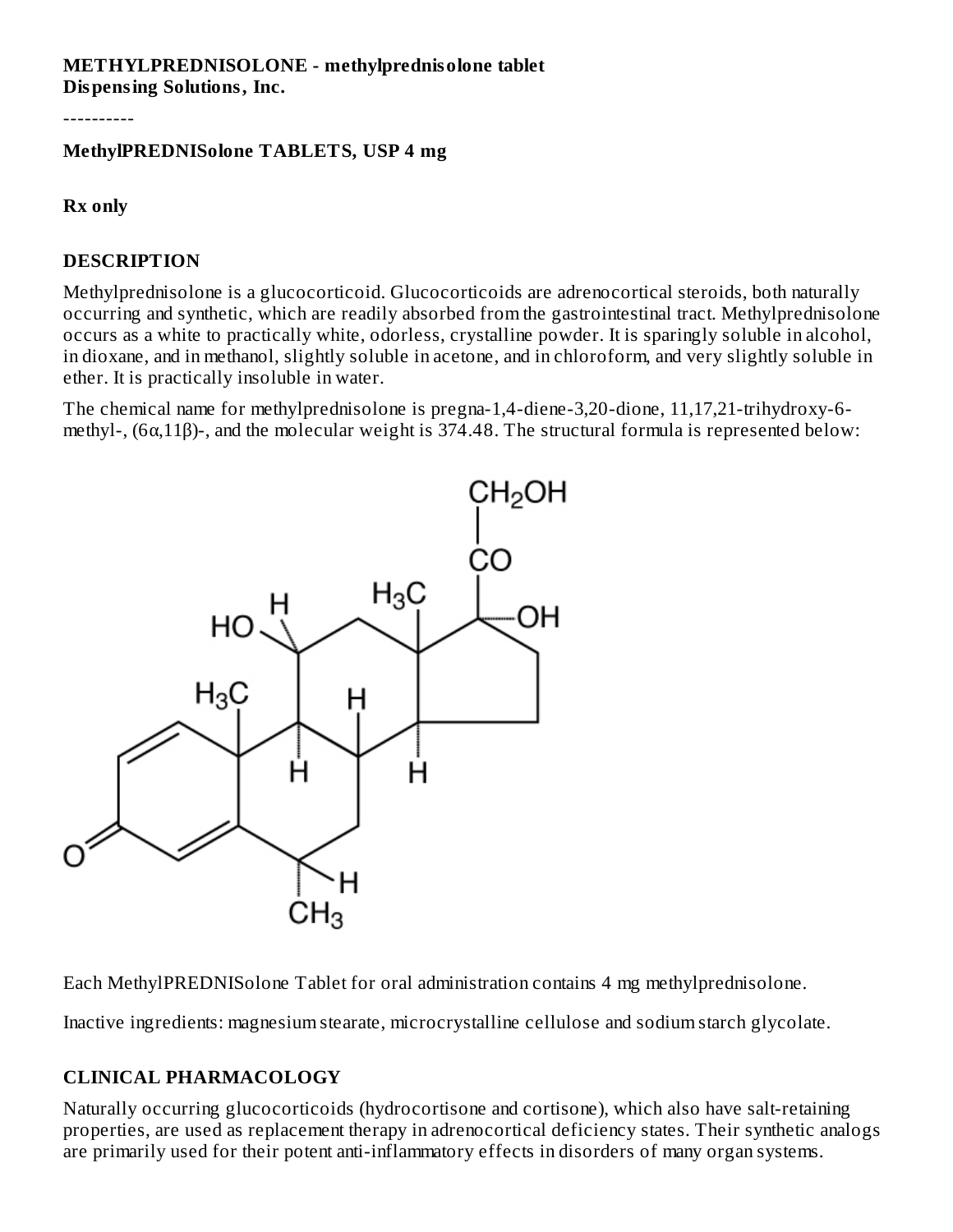Glucocorticoids cause profound and varied metabolic effects. In addition, they modify the body's immune responses to diverse stimuli.

# **INDICATIONS AND USAGE**

MethylPREDNISolone Tablets are indicated in the following conditions:

## 1. **Endocrine Disorders**

Primary or secondary adrenocortical insufficiency (hydrocortisone or cortisone is the first choice; synthetic analogs may be used in conjunction with mineralocorticoids where applicable; in infancy mineralocorticoid supplementation is of particular importance).

Congenital adrenal hyperplasia

Hypercalcemia associated with cancer

Nonsuppurative thyroiditis

## 2. **Rheumatic Disorders**

As adjunctive therapy for short-term administration (to tide the patient over an acute episode or exacerbation) in:

Rheumatoid arthritis, including juvenile rheumatoid arthritis (selected cases may require low-dose maintenance therapy)

Ankylosing spondylitis

Acute and subacute bursitis

Synovitis of osteoarthritis

Acute nonspecific tenosynovitis

Psoriatic arthritis

Epicondylitis

Acute gouty arthritis

Post-traumatic osteoarthritis

# 3. **Collagen Dis eas es**

During an exacerbation or as maintenance therapy in selected cases of:

Systemic lupus erythematosus

Acute rheumatic carditis

Systemic dermatomyositis (polymyositis)

# 4. **Dermatologic Dis eas es**

Bullous dermatitis herpetiformis Severe erythema multiforme (Stevens-Johnson syndrome) Severe seborrheic dermatitis Exfoliative dermatitis Mycosis fungoides Pemphigus Severe psoriasis

# 5. **Allergic States**

Control of severe or incapacitating allergic conditions intractable to adequate trials of conventional treatment:

Seasonal or perennial allergic rhinitis

Serum sickness

Contact dermatitis

Drug hypersensitivity reactions

Bronchial asthma

Atopic dermatitis

# 6. **Ophthalmic Dis eas es**

Severe acute and chronic allergic and inflammatory processes involving the eye and its adnexa such as: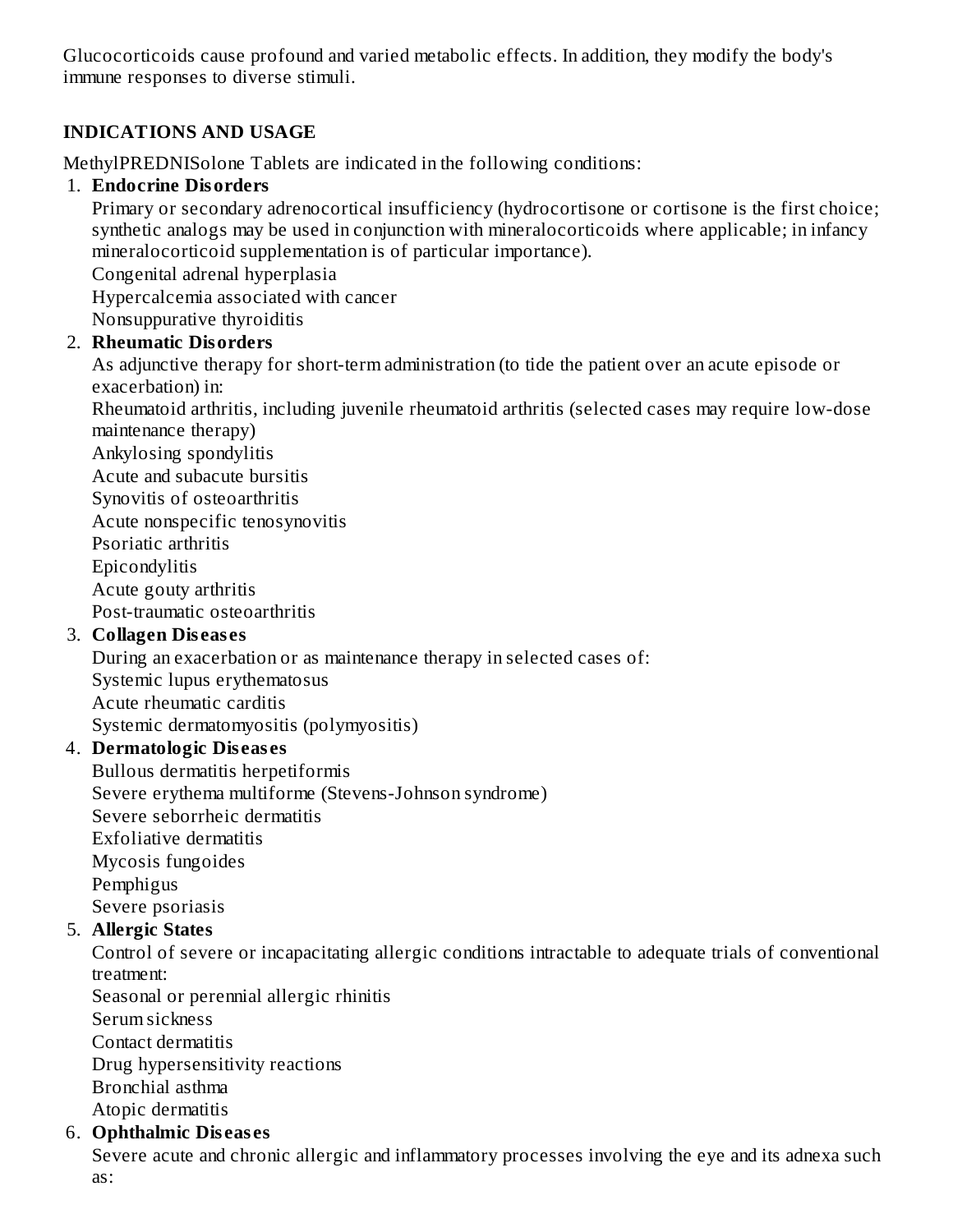Allergic corneal marginal ulcers Anterior segment inflammation Sympathetic ophthalmia **Keratitis** Optic neuritis Iritis and iridocyclitis Herpes zoster ophthalmicus Diffuse posterior uveitis and choroiditis Allergic conjunctivitis **Chorioretinitis** 

### 7. **Respiratory Dis eas es**

Symptomatic sarcoidosis

Loeffler's syndrome not manageable by other means

Fulminating or disseminated pulmonary tuberculosis when used concurrently with appropriate antituberculous chemotherapy

Aspiration pneumonitis

Berylliosis

## 8. **Hematologic Disorders**

Idiopathic thrombocytopenia purpura in adults Acquired (autoimmune) hemolytic anemia Congenital (erythroid) hypoplastic anemia Secondary thrombocytopenia in adults Erythroblastopenia (RBC anemia)

### 9. **Neoplastic Dis eas es**

For palliative management of: Leukemias and lymphomas in adults Acute leukemia of childhood

### 10. **Edematous States**

To induce a diuresis or remission of proteinuria in the nephrotic syndrome, without uremia, of the idiopathic type or that due to lupus erythematosus.

### 11. **Gastrointestinal Dis eas es**

To tide the patient over a critical period of the disease in: Ulcerative colitis Regional enteritis

### 12. **Nervous System**

Acute exacerbations of multiple sclerosis

### 13. **Mis cellaneous**

Tuberculous meningitis with subarachnoid block or impending block when used concurrently with appropriate antituberculous chemotherapy.

Trichinosis with neurologic or myocardial involvement.

# **CONTRAINDICATIONS**

Systemic fungal infections and known hypersensitivity to components.

### **WARNINGS**

In patients on corticosteroid therapy subjected to unusual stress, increased dosage of rapidly acting corticosteroids before, during, and after the stressful situation is indicated.

Corticosteroids may mask some signs of infection, and new infections may appear during their use.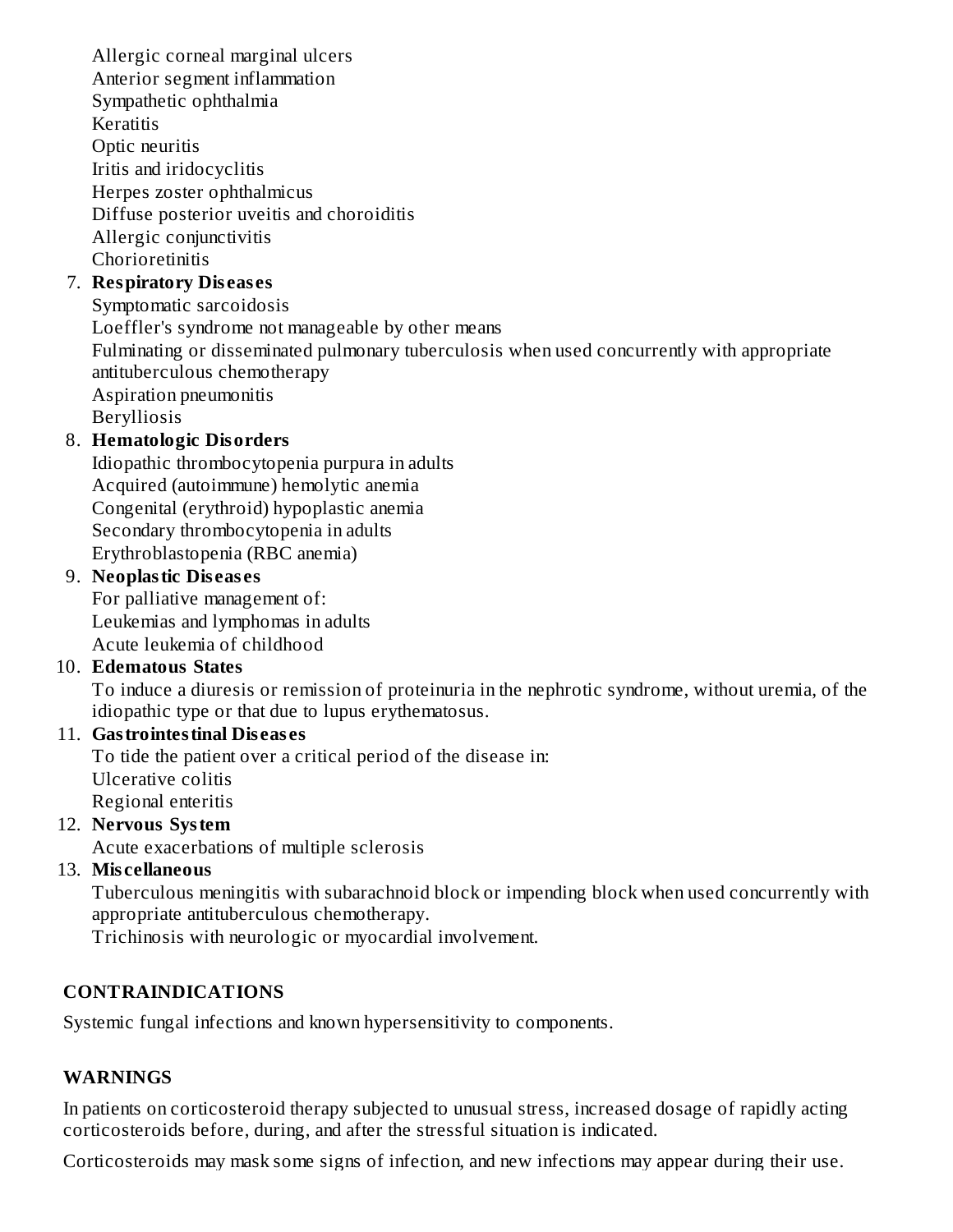Infections with any pathogen including viral, bacterial, fungal, protozoan or helminthic infections, in any location of the body, may be associated with the use of corticosteroids alone or in combination with other immunosuppressive agents that affect cellular immunity, humoral immunity, or neutrophil function.<sup>1</sup>

These infections may be mild, but can be severe and at times fatal. With increasing doses of corticosteroids, the rate of occurrence of infectious complications increases.<sup>2</sup> There may be decreased resistance and inability to localize infection when corticosteroids are used.

Prolonged use of corticosteroids may produce posterior subcapsular cataracts, glaucoma with possible damage to the optic nerves, and may enhance the establishment of secondary ocular infections due to fungi or viruses.

## **Usage in pregnancy:**

Since adequate human reproduction studies have not been done with corticosteroids, the use of these drugs in pregnancy, nursing mothers, or women of child-bearing potential requires that the possible benefits of the drug be weighed against the potential hazards to the mother and embryo or fetus. Infants born of mothers who have received substantial doses of corticosteroids during pregnancy, should be carefully observed for signs of hypoadrenalism.

Average and large doses of hydrocortisone or cortisone can cause elevation of blood pressure, salt and water retention, and increased excretion of potassium. These effects are less likely to occur with the synthetic derivatives except when used in large doses. Dietary salt restriction and potassium supplementation may be necessary. All corticosteroids increase calcium excretion.

Administration of live or live, attenuated vaccines is contraindicated in patients receiving immunosuppressive doses of corticosteroids. Killed or inactivated vaccines may be administered to patients receiving immunosuppressive doses of corticosteroids; however, the response to such vaccines may be diminished. Indicated immunization procedures may be undertaken in patients receiving nonimmunosuppressive doses of corticosteroids.

The use of MethylPREDNISolone Tablets in active tuberculosis should be restricted to those cases of fulminating or disseminated tuberculosis in which the corticosteroid is used for the management of the disease in conjunction with an appropriate antituberculous regimen.

If corticosteroids are indicated in patients with latent tuberculosis or tuberculin reactivity, close observation is necessary as reactivation of the disease may occur. During prolonged corticosteroid therapy, these patients should receive chemoprophylaxis.

Persons who are on drugs which suppress the immune system are more susceptible to infections than healthy individuals. Chicken pox and measles, for example, can have a more serious or even fatal course in non-immune children or adults on corticosteroids. In such children or adults who have not had these diseases particular care should be taken to avoid exposure. How the dose, route and duration of corticosteroid administration affects the risk of developing a disseminated infection is not known. The contribution of the underlying disease and/or prior corticosteroid treatment to the risk is also not known. If exposed, to chicken pox, prophylaxis with varicella zoster immune globulin (VZIG) may be indicated. If exposed to measles, prophylaxis with pooled intramuscular immunoglobulin (IG) may be indicated. (See the respective package inserts for complete VZIG and IG prescribing information.) If chicken pox develops, treatment with antiviral agents may be considered. Similarly, corticosteroids should be used with great care in patients with known or suspected Strongyloides (threadworm) infestation. In such patients, corticosteroid-induced immunosuppression may lead to Strongyloides hyperinfection and dissemination with widespread larval migration, often accompanied by severe enterocolitis and potentially fatal gram-negative septicemia.

### **PRECAUTIONS**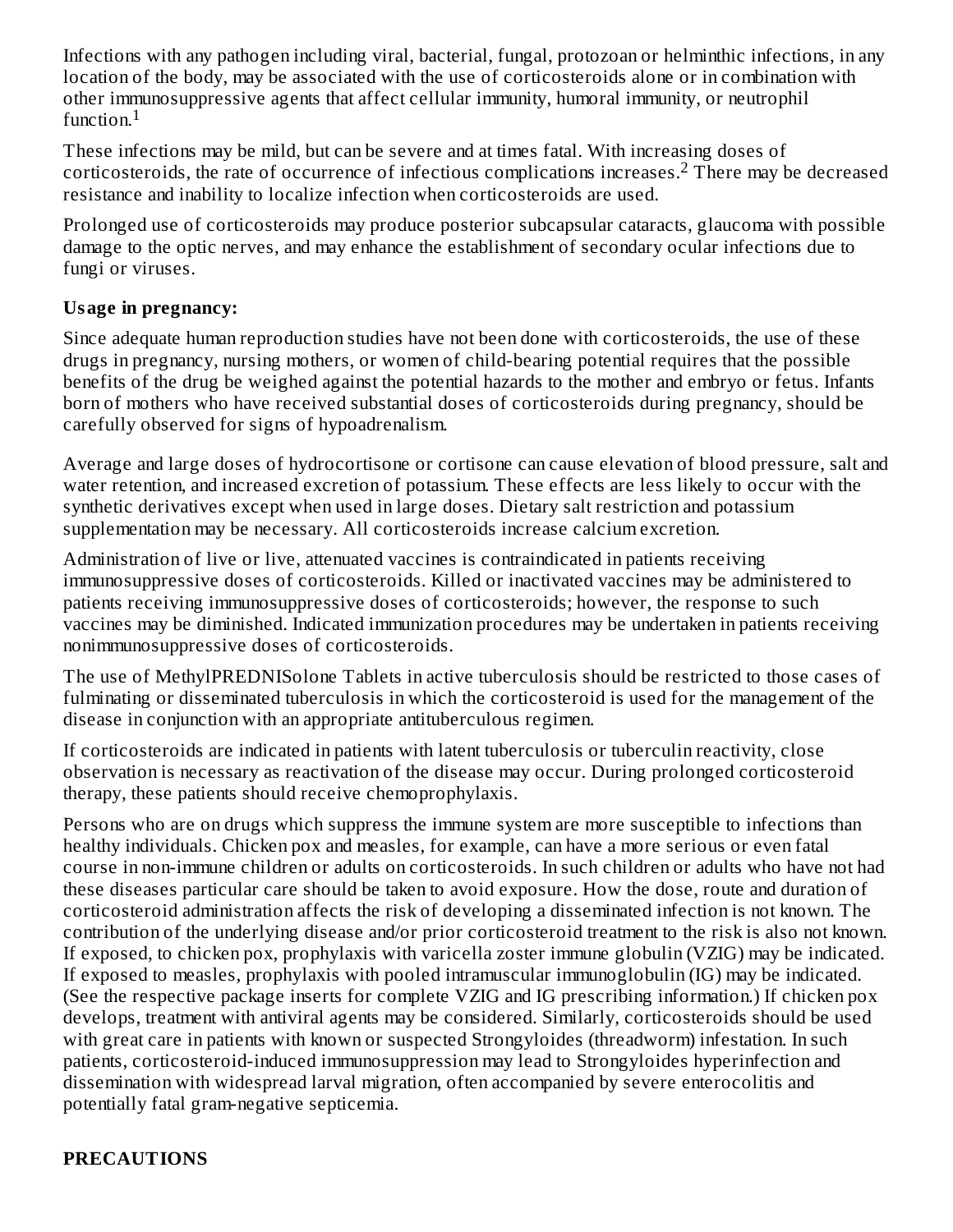# **General Precautions**

Drug-induced secondary adrenocortical insufficiency may be minimized by gradual reduction of dosage. This type of relative insufficiency may persist for months after discontinuation of therapy; therefore, in any situation of stress occurring during that period, hormone therapy should be reinstituted. Since mineralocorticoid secretion may be impaired, salt and/or a mineralocorticoid should be administered concurrently.

There is an enhanced effect of corticosteroids on patients with hypothyroidism and in those with cirrhosis.

Corticosteroids should be used cautiously in patients with ocular herpes simplex because of possible corneal perforation.

The lowest possible dose of corticosteroid should be used to control the condition under treatment, and when reduction in dosage is possible, the reduction should be gradual.

Psychic derangements may appear when corticosteroids are used, ranging from euphoria, insomnia, mood swings, personality changes, and severe depression, to frank psychotic manifestations. Also, existing emotional instability or psychotic tendencies may be aggravated by corticosteroids.

Steroids should be used with caution in nonspecific ulcerative colitis, if there is a probability of impending perforation, abscess or other pyogenic infection; diverticulitis; fresh intestinal anastomoses; active or latent peptic ulcer; renal insufficiency; hypertension; osteoporosis; and myasthenia gravis.

Growth and development of infants and children on prolonged corticosteroid therapy should be carefully observed.

Kaposi's sarcoma has been reported to occur in patients receiving corticosteroid therapy. Discontinuation of corticosteroids may result in clinical remission.

Although controlled clinical trials have shown corticosteroids to be effective in speeding the resolution of acute exacerbations of multiple sclerosis, they do not show that corticosteroids affect the ultimate outcome or natural history of the disease. The studies do show that relatively high doses of corticosteroids are necessary to demonstrate a significant effect (see **DOSAGE AND ADMINISTRATION**).

Since complications of treatment with glucocorticoids are dependent on the size of the dose and the duration of treatment, a risk/benefit decision must be made in each individual case as to dose and duration of treatment and as to whether daily or intermittent therapy should be used.

# **DRUG INTERACTIONS**

The pharmacokinetic interactions listed below are potentially clinically important. Mutual inhibition of metabolism occurs with concurrent use of cyclosporin and methylprednisolone; therefore, it is possible that adverse events associated with the individual use of either drug may be more apt to occur. Convulsions have been reported with concurrent use of methylprednisolone and cyclosporin. Drugs that induce hepatic enzymes such as phenobarbital, phenytoin and rifampin may increase the clearance of methylprednisolone and may require increases in methylprednisolone dose to achieve the desired response. Drugs such as troleandomycin and ketoconazole may inhibit the metabolism of methylprednisolone and thus decrease its clearance. Therefore, the dose of methylprednisolone should be titrated to avoid steroid toxicity.

Methylprednisolone may increase the clearance of chronic high dose aspirin. This could lead to decreased salicylate serum levels or increase the risk of salicylate toxicity when methylprednisolone is withdrawn. Aspirin should be used cautiously in conjunction with corticosteroids in patients suffering from hypoprothrombinemia.

The effect of methylprednisolone on oral anticoagulants is variable. There are reports of enhanced as well as diminished effects of anticoagulant when given concurrently with corticosteroids. Therefore,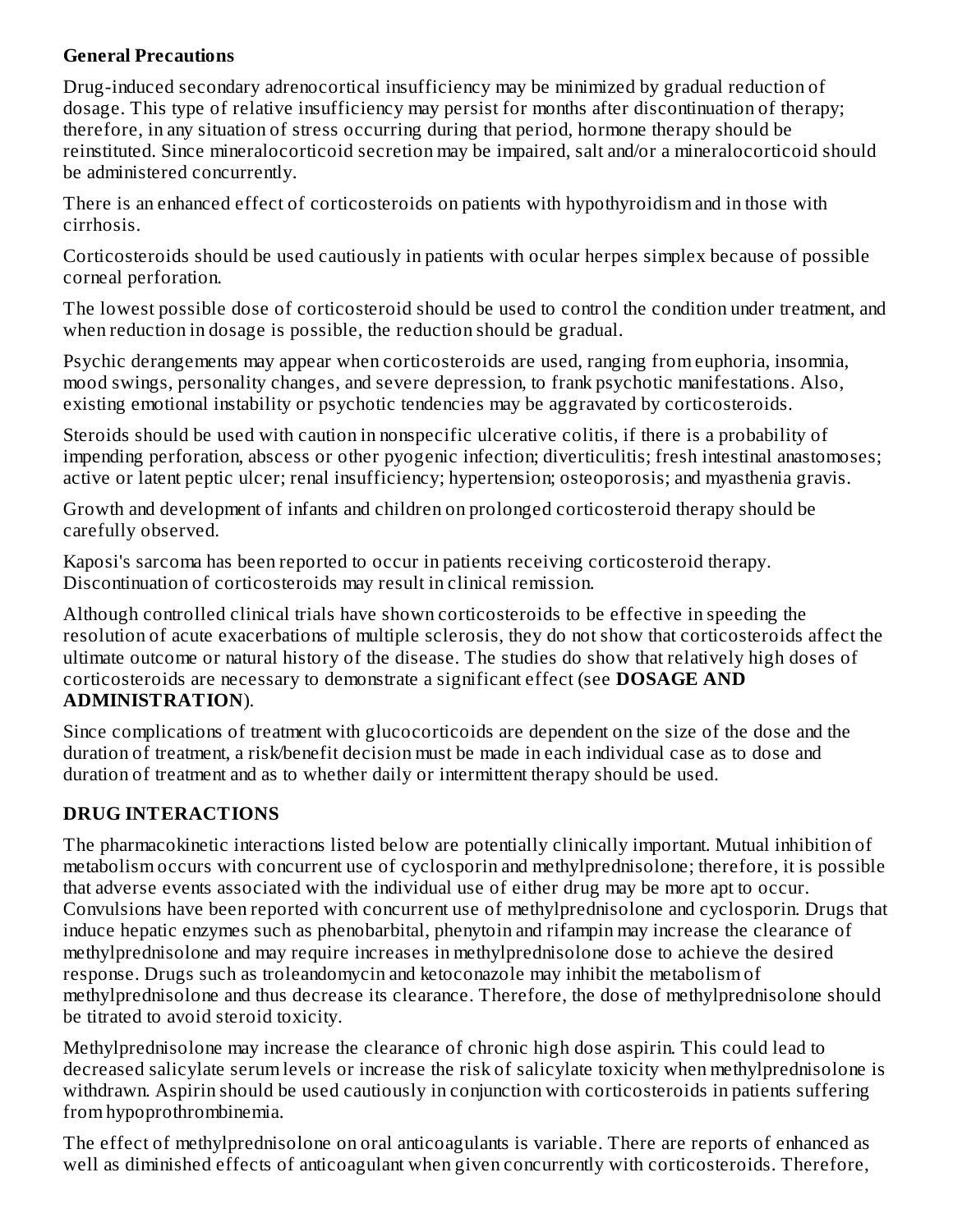coagulation indices should be monitored to maintain the desired anticoagulant effect.

#### **Information for the Patient**

Persons who are on immunosuppressant doses of corticosteroids should be warned to avoid exposure to chickenpox or measles. Patients should also be advised that if they are exposed, medical advice should be sought without delay.

#### **ADVERSE REACTIONS**

#### *Fluid and Electrolyte Disturbances*

Sodium retention

Congestive heart failure in susceptible patients

Hypertension

Fluid retention

Potassium loss

Hypokalemic alkalosis

#### *Musculoskeletal*

Muscle weakness

Loss of muscle mass

Vertebral compression fractures

Pathologic fracture of long bones

Tendon rupture, particularly of the Achilles tendon

Steroid myopathy

**Osteoporosis** 

Aseptic necrosis of femoral and humeral heads

### *Gastrointestinal*

Peptic ulcer with possible perforation and hemorrhage

Ulcerative esophagitis

Increases in alanine transaminase (ALT, SGPT), aspartate transaminase (AST, SGOT), and alkaline phosphatase have been observed following corticosteroid treatment. These changes are usually small, not associated with any clinical syndrome and are reversible upon discontinuation.

**Pancreatitis** 

Abdominal distention

### *Dermatologic*

Impaired wound healing Petechiae and ecchymoses May suppress reactions to skin tests Thin fragile skin Facial erythema Increased sweating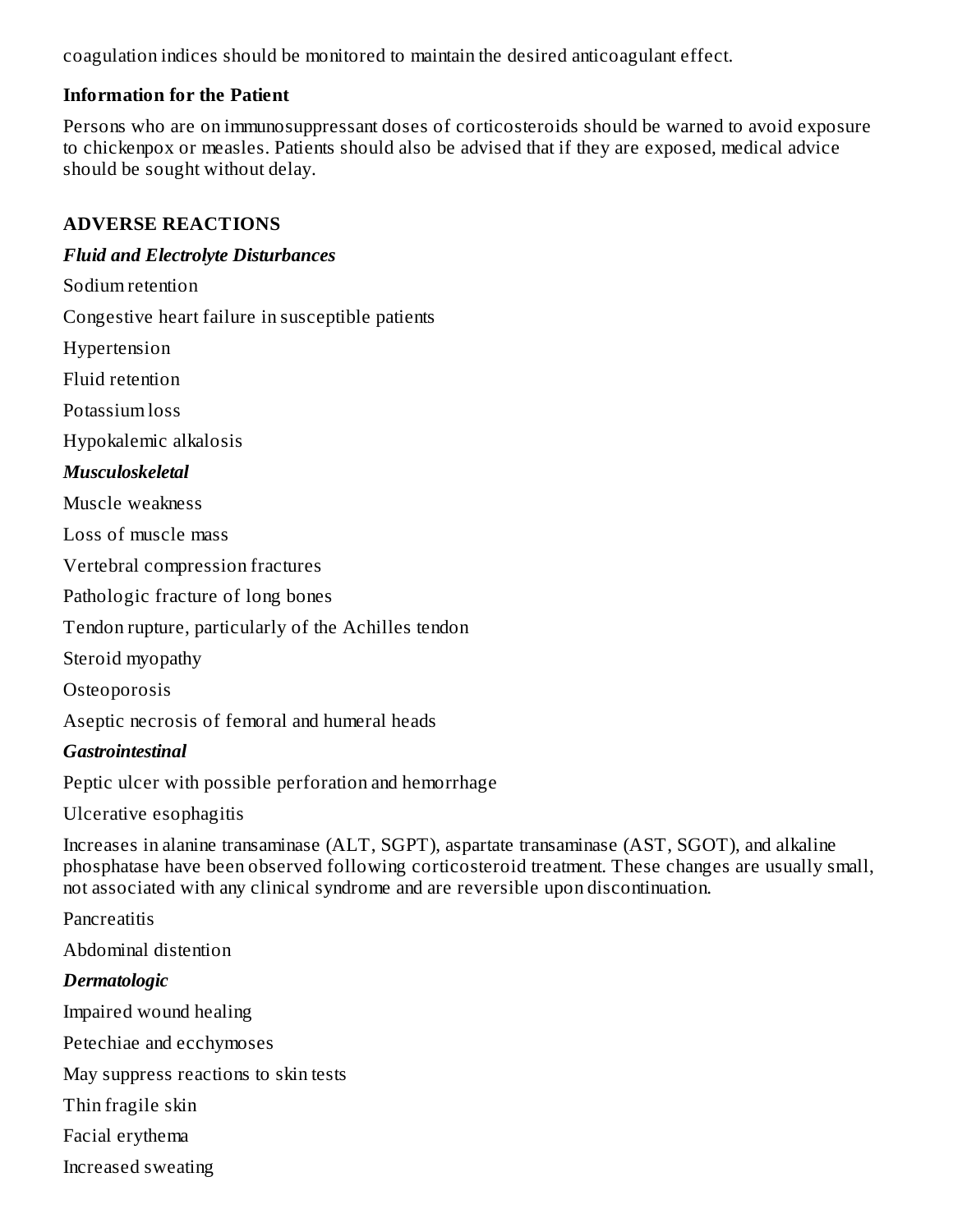# *Neurological*

Increased intracranial pressure with papilledema (pseudo-tumor cerebri) usually after treatment

Convulsions

Vertigo

Headache

# *Endocrine*

Development of Cushingoid state

Secondary adrenocortical and pituitary unresponsiveness, particularly in times of stress, as in trauma, surgery or illness

Menstrual irregularities

Decreased carbohydrate tolerance

Increased requirements of insulin or oral hypoglycemic agents in diabetics

Suppression of growth in children

Manifestations of latent diabetes mellitus

# *Ophthalmic*

Posterior subcapsular cataracts

Glaucoma

Increased intraocular pressure

Exophthalmos

# *Metabolic*

Negative nitrogen balance due to protein catabolism

The following additional reactions have been reported following oral as well as parenteral therapy:

Urticaria and other allergic, anaphylactic or hypersensitivity reactions.

# **DOSAGE AND ADMINISTRATION**

The initial dosage of MethylPREDNISolone Tablets may vary from 4 mg to 48 mg of methylprednisolone per day depending on the specific disease entity being treated. In situations of less severity lower doses will generally suffice while in selected patients higher initial doses may be required. The initial dosage should be maintained or adjusted until a satisfactory response is noted. If after a reasonable period of time there is a lack of satisfactory clinical response, MethylPREDNISolone should be discontinued and the patient transferred to other appropriate therapy.

**IT SHOULD BE EMPHASIZED THAT DOSAGE REQUIREMENTS ARE VARIABLE AND MUST BE INDIVIDUALIZED ON THE BASIS OF THE DISEASE UNDER TREATMENT AND THE RESPONSE OF THE PATIENT.** After a favorable response is noted, the proper maintenance dosage should be determined by decreasing the initial drug dosage in small decrements at appropriate time intervals until the lowest dosage which will maintain an adequate clinical response is reached. It should be kept in mind that constant monitoring is needed in regard to drug dosage. Included in the situations which may make dosage adjustments necessary are changes in clinical status secondary to remissions or exacerbations in the disease process, the patient's individual drug responsiveness, and the effect of patient exposure to stressful situations not directly related to the disease entity under treatment; in this latter situation it may be necessary to increase the dosage of MethylPREDNISolone for a period of time consistent with the patient's condition. If after long-term therapy the drug is to be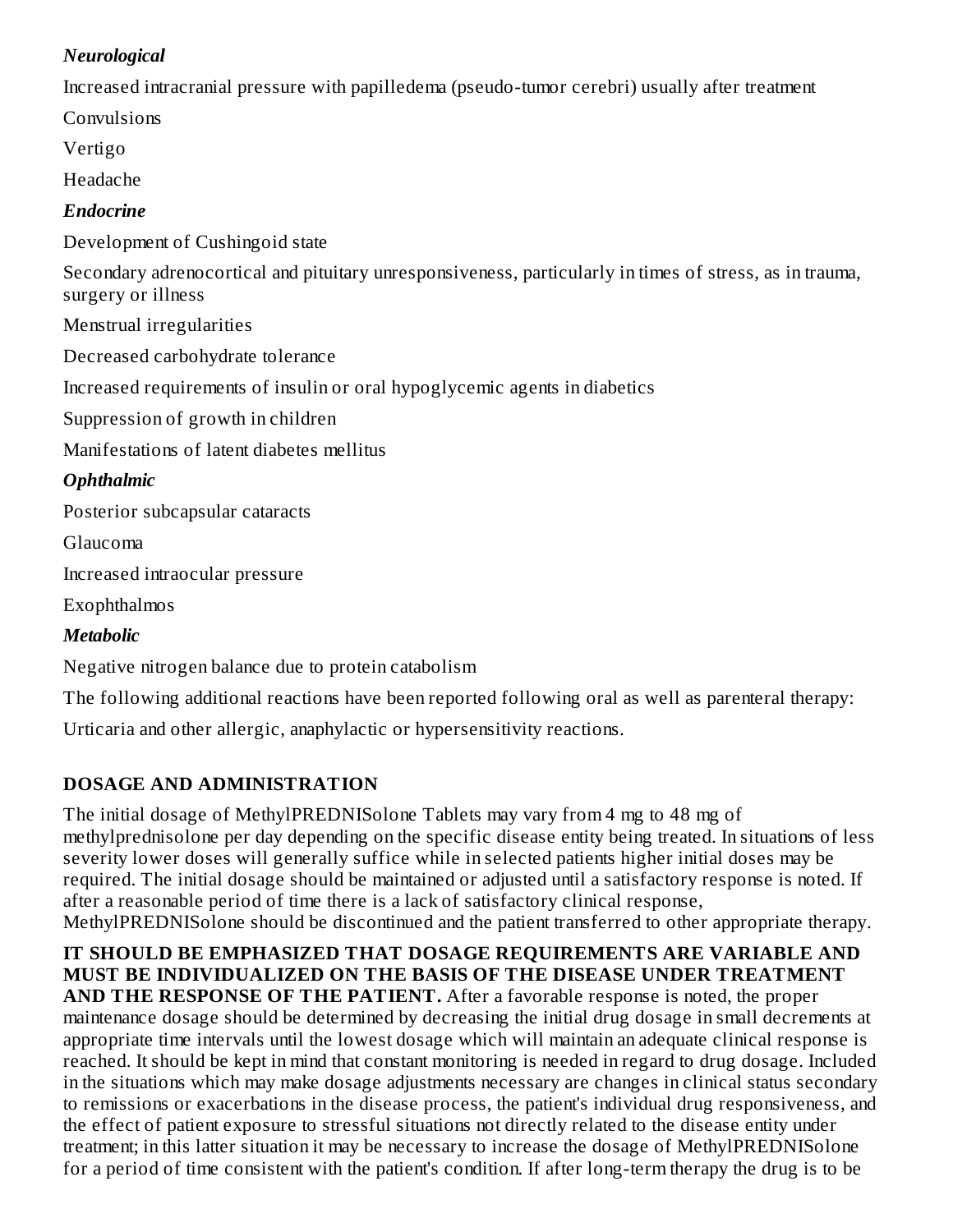stopped, it is recommended that it be withdrawn gradually rather than abruptly.

# **Multiple Sclerosis:**

In treatment of acute exacerbations of multiple sclerosis daily doses of 200 mg of prednisolone for a week followed by 80 mg every other day for 1 month have been shown to be effective (4 mg of methylprednisolone is equivalent to 5 mg of prednisolone).

# **Alternate Day Therapy:**

Alternate day therapy is a corticosteroid dosing regimen in which twice the usual daily dose of corticoid is administered every other morning. The purpose of this mode of therapy is to provide the patient requiring long-term pharmacologic dose treatment with the beneficial effects of corticoids while minimizing certain undesirable effects, including pituitary-adrenal suppression, the Cushingoid state, corticoid withdrawal symptoms, and growth suppression in children.

The rationale for this treatment schedule is based on two major premises: (a) the anti-inflammatory or therapeutic effect of corticoids persists longer than their physical presence and metabolic effects and (b) administration of the corticosteroid every other morning allows for reestablishment of more nearly normal hypothalamic-pituitary-adrenal (HPA) activity on the off-steroid day.

A brief review of the HPA physiology may be helpful in understanding this rationale. Acting primarily through the hypothalamus a fall in free cortisol stimulates the pituitary gland to produce increasing amounts of corticotropin (ACTH) while a rise in free cortisol inhibits ACTH secretion. Normally the HPA system is characterized by diurnal (circadian) rhythm. Serum levels of ACTH rise from a low point about 10 pm to a peak level about 6 am. Increasing levels of ACTH stimulate adrenal cortical activity resulting in a rise in plasma cortisol with maximal levels occurring between 2 am and 8 am. This rise in cortisol dampens ACTH production and in turn adrenal cortical activity. There is a gradual fall in plasma corticoids during the day with lowest levels occurring about midnight.

The diurnal rhythm of the HPA axis is lost in Cushing's disease, a syndrome of adrenal cortical hyperfunction characterized by obesity with centripetal fat distribution, thinning of the skin with easy bruisability, muscle wasting with weakness, hypertension, latent diabetes, osteoporosis, electrolyte imbalance, etc. The same clinical findings of hyperadrenocorticism may be noted during long-term pharmacologic dose corticoid therapy administered in conventional daily divided doses. It would appear, then, that a disturbance in the diurnal cycle with maintenance of elevated corticoid values during the night may play a significant role in the development of undesirable corticoid effects. Escape from these constantly elevated plasma levels for even short periods of time may be instrumental in protecting against undesirable pharmacologic effects.

During conventional pharmacologic dose corticosteroid therapy, ACTH production is inhibited with subsequent suppression of cortisol production by the adrenal cortex. Recovery time for normal HPA activity is variable depending upon the dose and duration of treatment. During this time the patient is vulnerable to any stressful situation. Although it has been shown that there is considerably less adrenal suppression following a single morning dose of prednisolone (10 mg) as opposed to a quarter of that dose administered every six hours, there is evidence that some suppressive effect on adrenal activity may be carried over into the following day when pharmacologic doses are used. Further, it has been shown that a single dose of certain corticosteroids will produce adrenal cortical suppression for two or more days. Other corticoids, including methylprednisolone, hydrocortisone, prednisone, and prednisolone, are considered to be short acting (producing adrenal cortical suppression for 1¼ to 1½ days following a single dose) and thus are recommended for alternate day therapy.

The following should be kept in mind when considering alternate day therapy:

- 1. Basic principles and indications for corticosteroid therapy should apply. The benefits of alternate day therapy should not encourage the indiscriminate use of steroids.
- 2. Alternate day therapy is a therapeutic technique primarily designed for patients in whom long-term pharmacologic corticoid therapy is anticipated.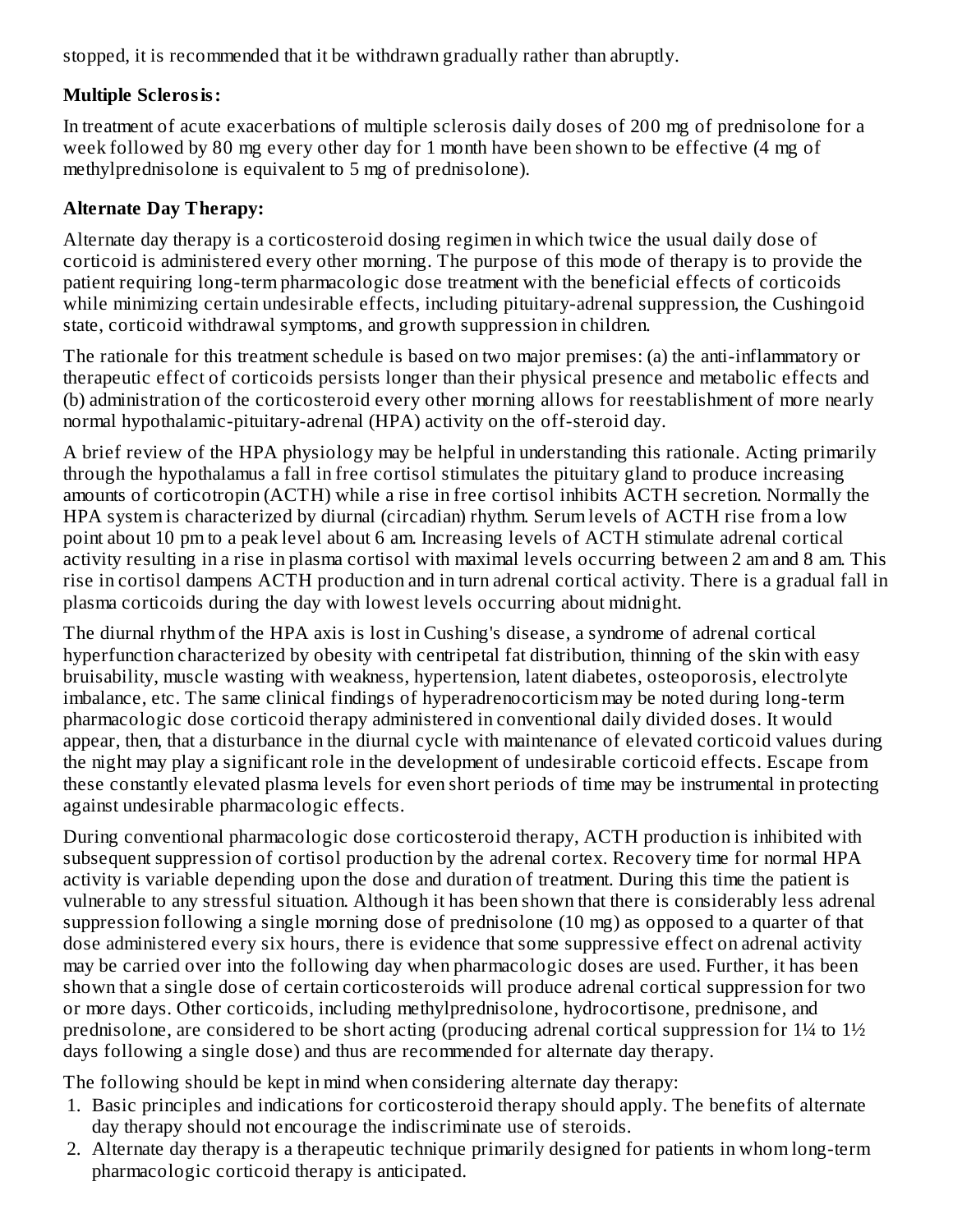3. In less severe disease processes in which corticoid therapy is indicated, it may be possible to initiate treatment with alternate day therapy. More severe disease states usually will require daily divided high dose therapy for initial control of the disease process. The initial suppressive dose level should be continued until satisfactory clinical response is obtained, usually four to ten days in the case of many allergic and collagen diseases. It is important to keep the period of initial suppressive dose as brief as possible particularly when subsequent use of alternate day therapy is intended.

Once control has been established, two courses are available: (a) change to alternate day therapy and then gradually reduce the amount of corticoid given every other day **or** (b) following control of the disease process reduce the daily dose of corticoid to the lowest effective level as rapidly as possible and then change over to an alternate day schedule. Theoretically, course (a) may be preferable.

- 4. Because of the advantages of alternate day therapy, it may be desirable to try patients on this form of therapy who have been on daily corticoids for long periods of time (eg, patients with rheumatoid arthritis). Since these patients may already have a suppressed HPA axis, establishing them on alternate day therapy may be difficult and not always successful. However, it is recommended that regular attempts be made to change them over. It may be helpful to triple or even quadruple the daily maintenance dose and administer this every other day rather than just doubling the daily dose if difficulty is encountered. Once the patient is again controlled, an attempt should be made to reduce this dose to a minimum.
- 5. As indicated above, certain corticosteroids, because of their prolonged suppressive effect on adrenal activity, are not recommended for alternate day therapy (eg, dexamethasone and betamethasone).
- 6. The maximal activity of the adrenal cortex is between 2 am and 8 am, and it is minimal between 4 pm and midnight. Exogenous corticosteroids suppress adrenocortical activity the least, when given at the time of maximal activity (am).
- 7. In using alternate day therapy it is important, as in all therapeutic situations to individualize and tailor the therapy to each patient. Complete control of symptoms will not be possible in all patients. An explanation of the benefits of alternate day therapy will help the patient to understand and tolerate the possible flare-up in symptoms which may occur in the latter part of the off-steroid day. Other symptomatic therapy may be added or increased at this time if needed.
- 8. In the event of an acute flare-up of the disease process, it may be necessary to return to a full suppressive daily divided corticoid dose for control. Once control is again established alternate day therapy may be reinstituted.
- 9. Although many of the undesirable features of corticosteroid therapy can be minimized by alternate day therapy, as in any therapeutic situation, the physician must carefully weigh the benefit-risk ratio for each patient in whom corticoid therapy is being considered.

# **HOW SUPPLIED**

MethylPREDNISolone Tablets, 4 mg are white, oval, quadrisect tablets debossed "42/16/V" on one side and debossed "4" on the reverse side.

They are supplied in bottles of 100, 500, 1000 and in unit of use packs of 21 tablets.

Dispense in a tight light-resistant container as defined in the USP.

Store at 20°–25°C (68°–77°F) [see USP Controlled Room Temperature].

# **REFERENCES**

 $^1$  Fekety R. Infections associated with corticosteroids and immunosuppressive therapy. In: Gorbach SL, Bartlett JG, Blacklow NR, eds. *Infectious Diseases*. Philadelphia: WBSaunders Company 1992:1050–1.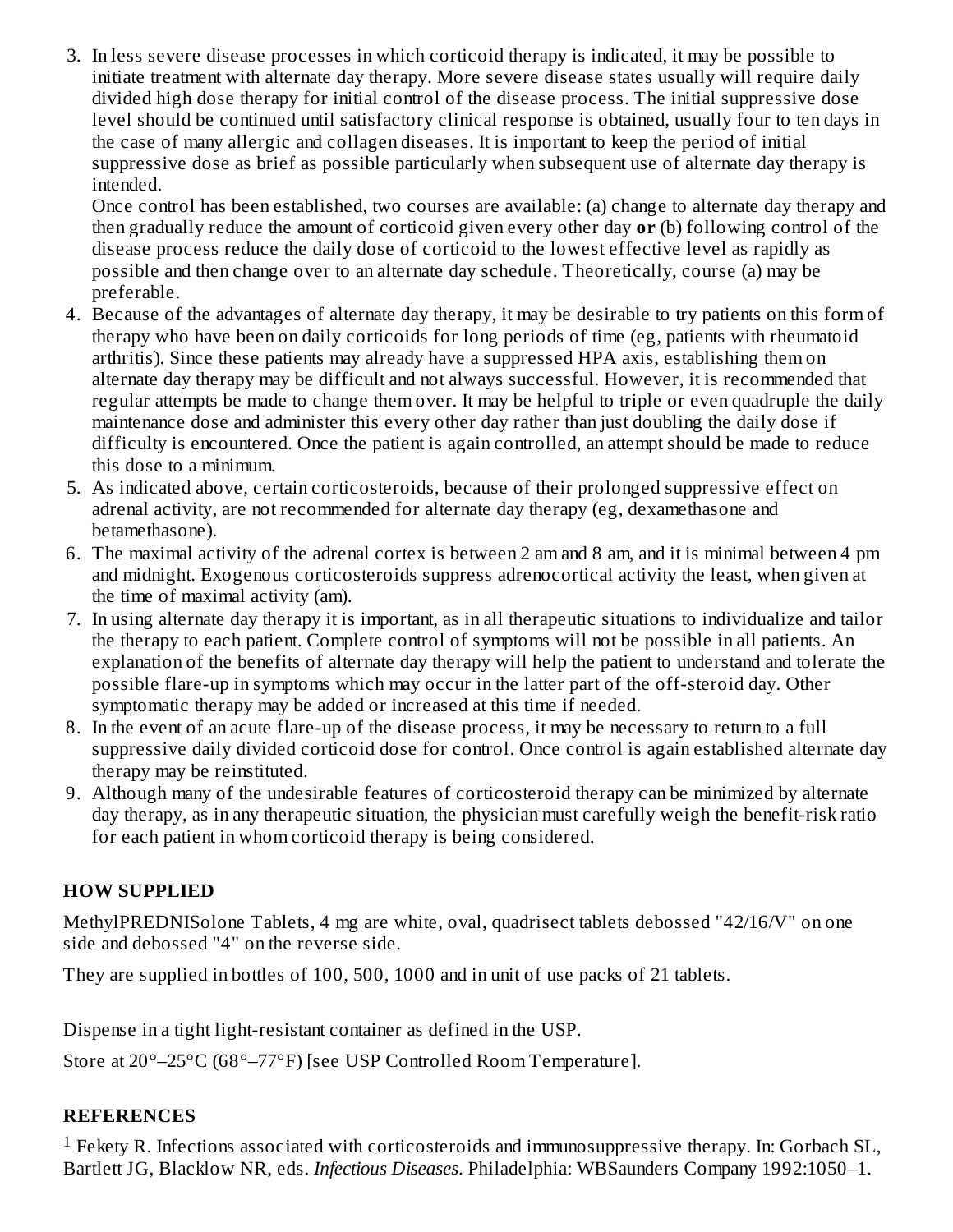$2$  Stuck AE, Minder CE, Frey FJ. Risk of infectious complications in patients taking glucocorticoids. *Rev Infect Dis* 1989:11(6):954–63.

Manufactured for: **QUALITEST PHARMACEUTICALS** Huntsville, AL 35811

8181310R R7/11-R5

#### **PRINCIPAL DISPLAY PANEL**



#### NDC 55045-1259-09

| <b>METHYLPREDNISOLONE</b><br>methylprednisolone tablet                          |                                       |  |                    |                                                                                                  |  |  |  |  |  |
|---------------------------------------------------------------------------------|---------------------------------------|--|--------------------|--------------------------------------------------------------------------------------------------|--|--|--|--|--|
|                                                                                 |                                       |  |                    |                                                                                                  |  |  |  |  |  |
|                                                                                 |                                       |  |                    |                                                                                                  |  |  |  |  |  |
| HUMAN PRESCRIPTION DRUG                                                         |                                       |  |                    |                                                                                                  |  |  |  |  |  |
| ORAL                                                                            |                                       |  |                    |                                                                                                  |  |  |  |  |  |
|                                                                                 |                                       |  |                    |                                                                                                  |  |  |  |  |  |
| <b>Active Ingredient/Active Moiety</b>                                          |                                       |  |                    |                                                                                                  |  |  |  |  |  |
| <b>Ingredient Name</b>                                                          |                                       |  |                    |                                                                                                  |  |  |  |  |  |
| METHYLPREDNISOLONE (UNII: X4W7ZR7023) (METHYLPREDNISOLONE -<br>UNII:X4W7ZR7023) |                                       |  |                    |                                                                                                  |  |  |  |  |  |
|                                                                                 |                                       |  |                    |                                                                                                  |  |  |  |  |  |
| <b>Inactive Ingredients</b>                                                     |                                       |  |                    |                                                                                                  |  |  |  |  |  |
| <b>Ingredient Name</b>                                                          |                                       |  |                    |                                                                                                  |  |  |  |  |  |
|                                                                                 |                                       |  |                    |                                                                                                  |  |  |  |  |  |
|                                                                                 | MAGNESIUM STEARATE (UNII: 70097M6I30) |  | Item Code (Source) | NDC:55045-1259(NDC:0603-4593)<br><b>Basis of Strength</b><br>METHYLPREDNISOLONE 4 mg<br>Strength |  |  |  |  |  |